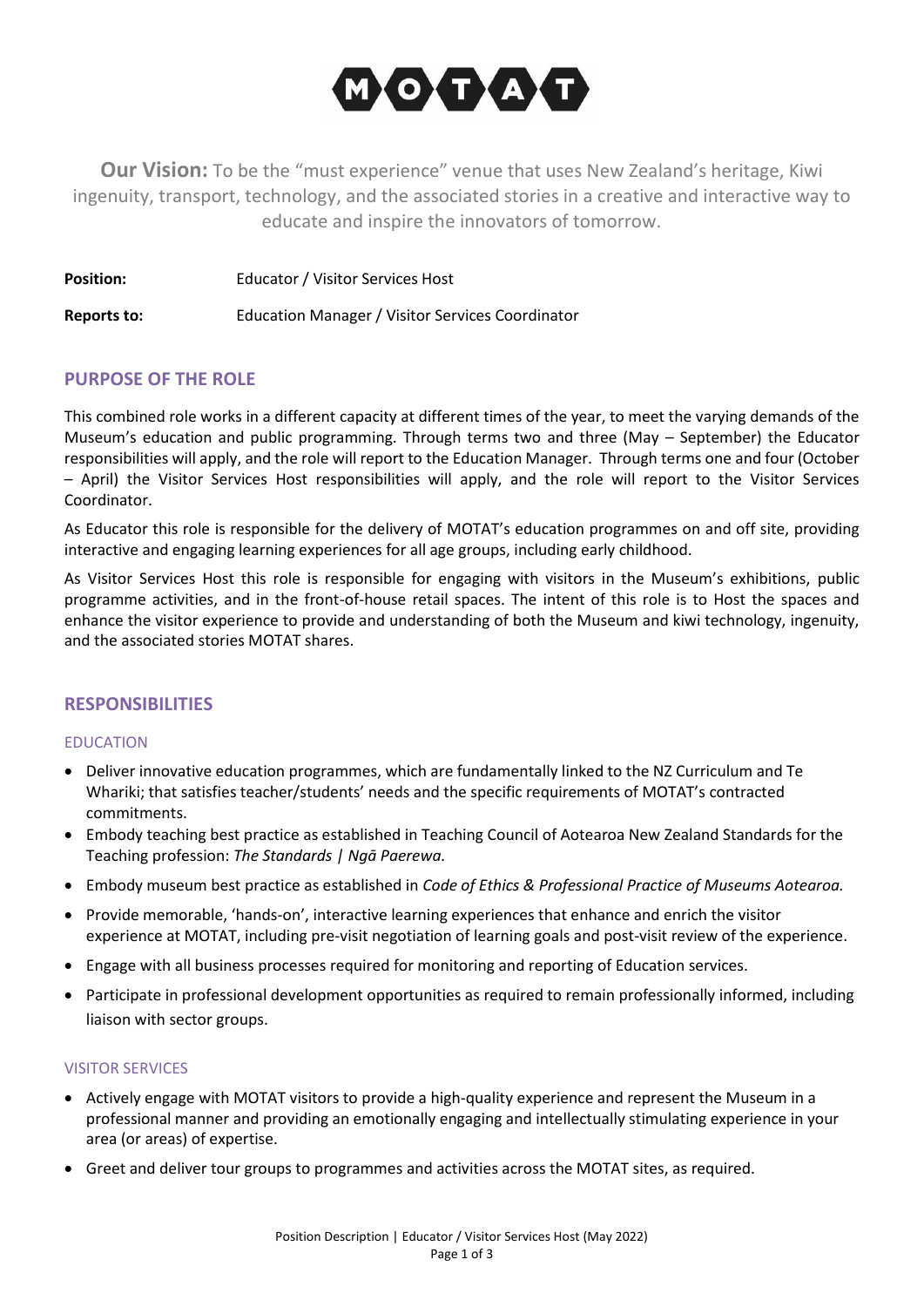- Proactively maintain up-to-date knowledge and understanding of permanent and temporary exhibitions and displays, upcoming events and programmes, and retail stock and promotions.
- Provide feedback and assistance in the planning, preparation and delivery of visitor services activities and experience and the day-to-day delivery of visitor experiences at MOTAT.
- Take opportunities in quieter periods to clean and maintain visitor spaces, following any guidelines set out by the Retail, Exhibitions, and/or Conservation teams.
- Provide visitor services in one or more of the following areas; visitor services (entry and ticketing), exhibitions hosting, programme and event hosting, and Little Flick operations.
- Ensure that programmes and events are hosted as per the guidelines set out by the Visitor Experience team, at all times meeting the expectations of the project lead or event manager.
- Assist with event setups, at times working independently following a brief set by the Events Coordinators.

### GENERAL RESPONSIBILITIES

- Promptly attend to visitor concerns and monitor the general safety of visitors in and around the Museum and promote healthy and safe practices across the Museum.
- Remain up-to- date on emergency procedures in accordance with the overall Emergency Response policies and procedures, including emergency telephone use; where appropriately trained act as part of the Emergency Response team.
- Provide assistance to other members of the Education team and Visitor Services team, as required.
- Model behaviours consistent with MOTAT's values.
- Follow all museum policies and procedures, including, but not limited to Health and Safety and Museums Aotearoa's Code of Ethics.
- Undertake any other reasonable duties as may be required to ensure that MOTAT's objectives are met.

# **KEY PERFORMANCE INDICATORS**

- Maintain visitor satisfaction ratings of 85% or better, particularly with respect to visitor interaction and education outcomes.
- Ensure the visitor and teaching spaces are presented and maintained to a high standard every day.
- Being an effective team member; attend all training sessions, briefings and monthly meetings as required.
- Ensure a consistent level of punctuality, presentation, and reliability.

# **KEY RELATIONSHIPS / DELEGATED AUTHORITY**

| <b>Responsible for:</b>  | Nil                                                                                                   |
|--------------------------|-------------------------------------------------------------------------------------------------------|
| <b>Internal Liaison:</b> | Education, Bookings, Finance & Commercial, Retail, Tram Drivers, Museum Experience<br>Hub. MOTAT Team |
| <b>External Liaison:</b> | Visitors, Education Sector Groups, Iwi Groups, Professional Associations, Suppliers                   |

# **BUDGETARY AUTHORITIES**

Nil